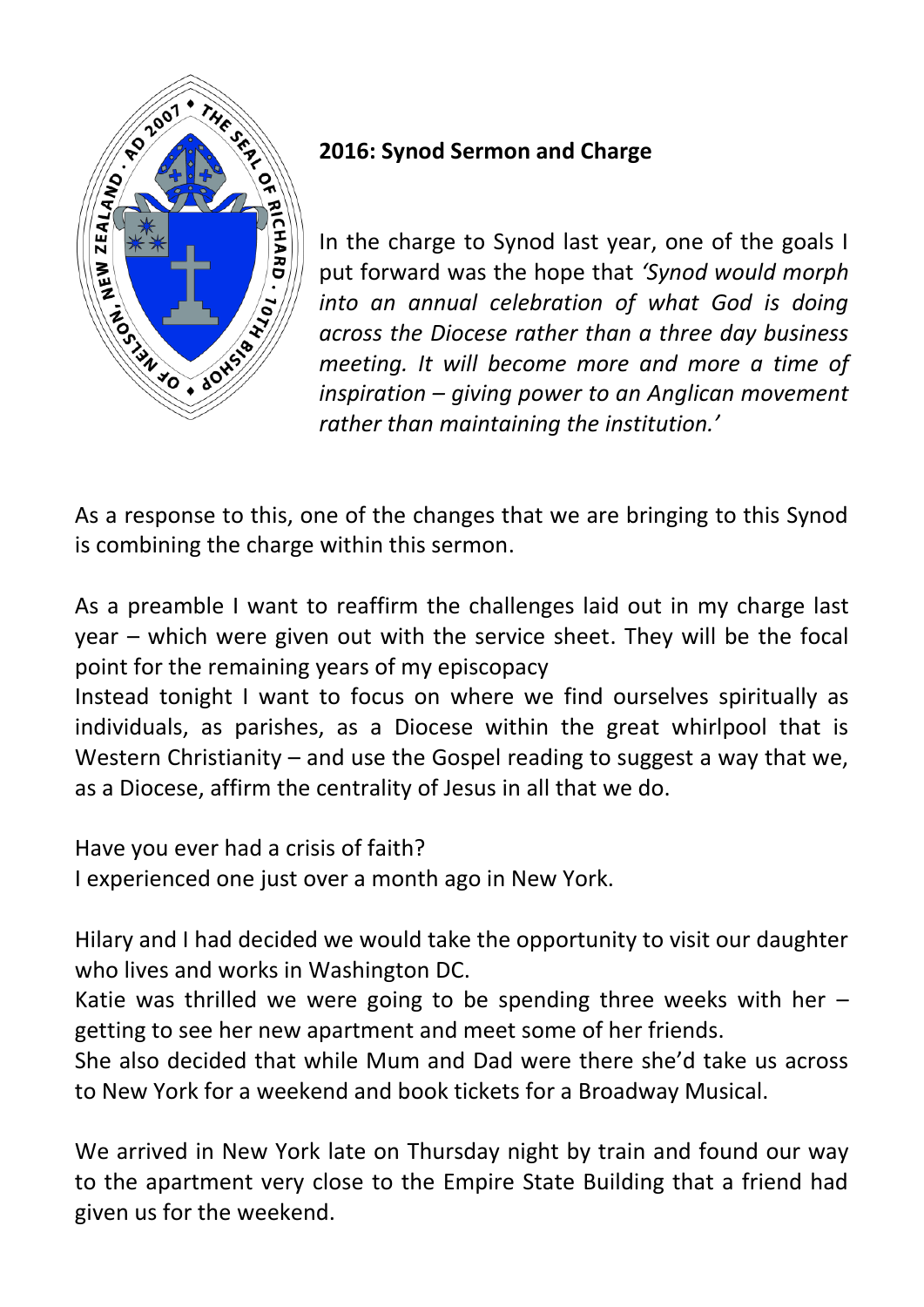Saturday morning we went to ground zero  $-$  the powerful memorial to the events of 9/11 on the site of the twin towers.

Then that evening off to see the show we had chosen to go to - a show that has been playing to packed houses in both Broadway and the West End and next year is coming to Australia. It has won nine Tony awards and one Grammy award and has received rave reviews.

I knew that I would probably be challenged by the show – but I wasn't prepared at the extent of the challenge. The second big chorus number (I can't use the language here, but I think you'll fill in the gaps) was called 'F\*\*\* you God!' A baptism scene that began in a very tender way was suggestively sexualised – in fact the whole show was very highly sexualised. I'm not sure whether the show is usually like this or whether it was ramped up because the weekend we were there coincided with the end of Gay Pride week.

However, to the audience, who gave it an enthusiastic standing ovation, it was brilliant entertainment. They loved it!

Although there *was* certainly some justification for the parody, Hilary and I left the theatre feeling that everything we have given our lives for had been dragged into the gutter – it was quite an intense feeling of loneliness.

It was close to midnight as we walked back to the apartment.

New York is called the city that never sleeps, and Time Square is the epitome of it  $-$  a mass of humanity (the huge majority thirty or forty years younger than us) bathing in the lights from the hundreds of moving screens that cover the facades of the buildings.

Many of the younger folk were quite intoxicated. It's really hard seeing some of the beautiful young women having difficulty standing, and young men of all nationalities roaming the packed streets in groups singing at the tops of their voices. In one corner a solitary character stood silently holding a cardboard sign that said, 'Repent and be saved!' It was just an ordinary Saturday night in one of the pleasure capitals of the world.

When I woke the next morning I made a cuppa and put my headphones on to listen to one of the Christian Music stations I had loaded onto Pandora. The song that was being played had the refrain, (sung over and over) 'Jesus you are making all things new' – Jesus you are making all things new.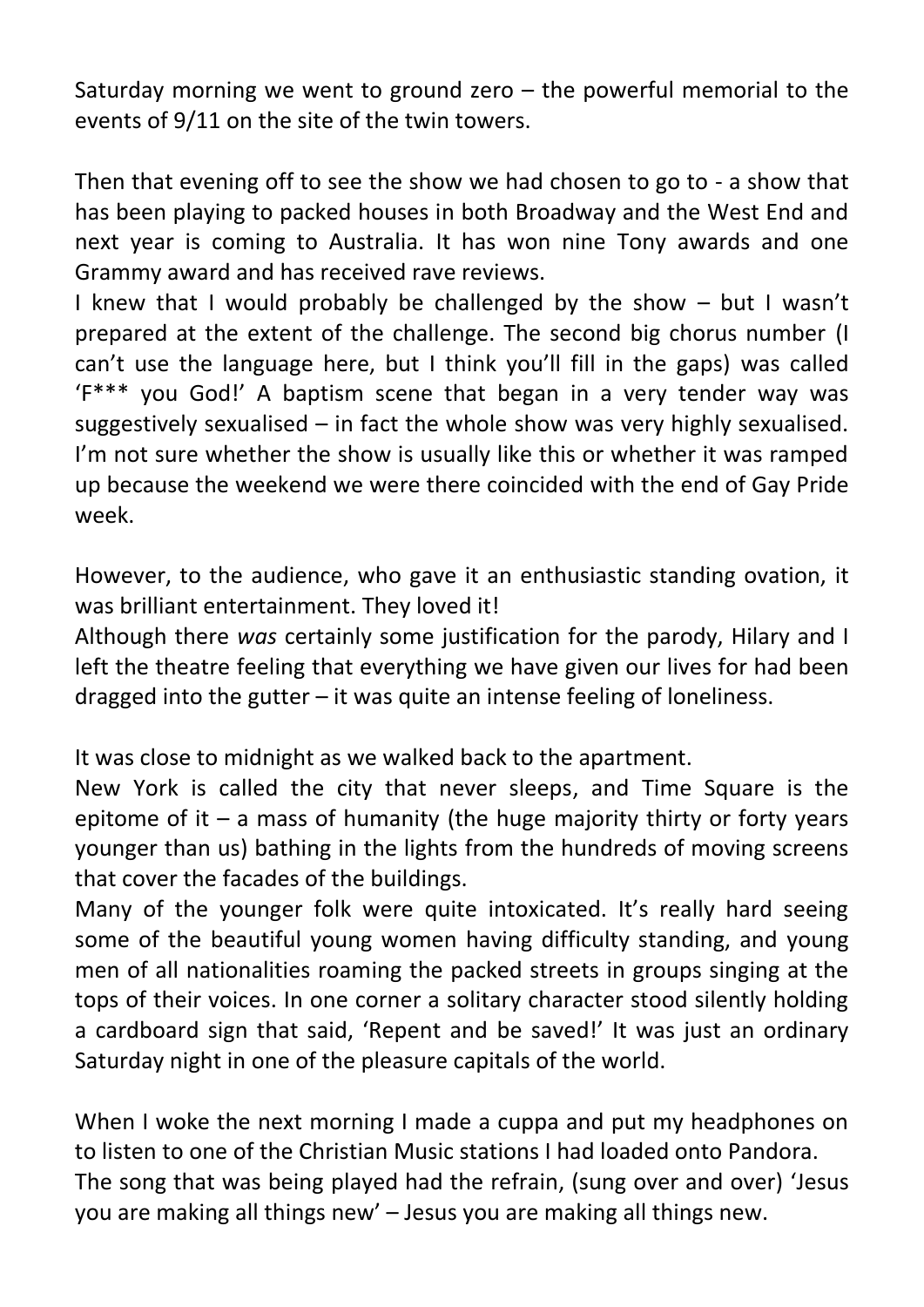And at that moment I felt a deep sense of despair. This was my moment of crisis.

'Jesus you are making all things new?' Yeah right!

I believe totally and completely in the sovereignty of God in and over the whole of Creation.

I believe in the redeeming grace of God through Jesus Christ.

I believe in the sanctifying, empowering presence of the Holy Spirit.

But I wasn't seeing it!

I was listening to a Christian band singing confidently about Jesus making all things new but I was experiencing a theatre packed with people revelling in the ridicule of Mormonism specifically  $-$  but evangelical Christianity generally - and thousands of young people out on the streets desperately searching.

Jesus, *how - where* - are you making all things new?

Ephesians tells us of God's plan to bring all things in heaven and on earth together – the whole of creation – under the headship of Christ.

Where?

Our greed has raped the earth of oxygen created by deforestation; fossil fuels that maintain our standard of living have created global warming that has in turn created extreme weather conditions – burning up hundreds and thousands of acres in Australia and in south-western states in the US while, at the same time, flooding island nations right on our doorstep. Jesus is making all things new?

Do we actually need Jesus?

Donald Trump is adamant that he is going to make America great again: by 'bombing the hell out of ISIS' and by building a wall right across America on the border with Mexico to stop all these drug smugglers from pouring into the US.

And is the song just wishful thinking here in Aotearoa/New Zealand? Census figures show that Christianity continues to decline – while, conversely, incidents of domestic violence, child abuse, teenage suicide and loneliness have continued to rise – reaching the highest levels within the OECD.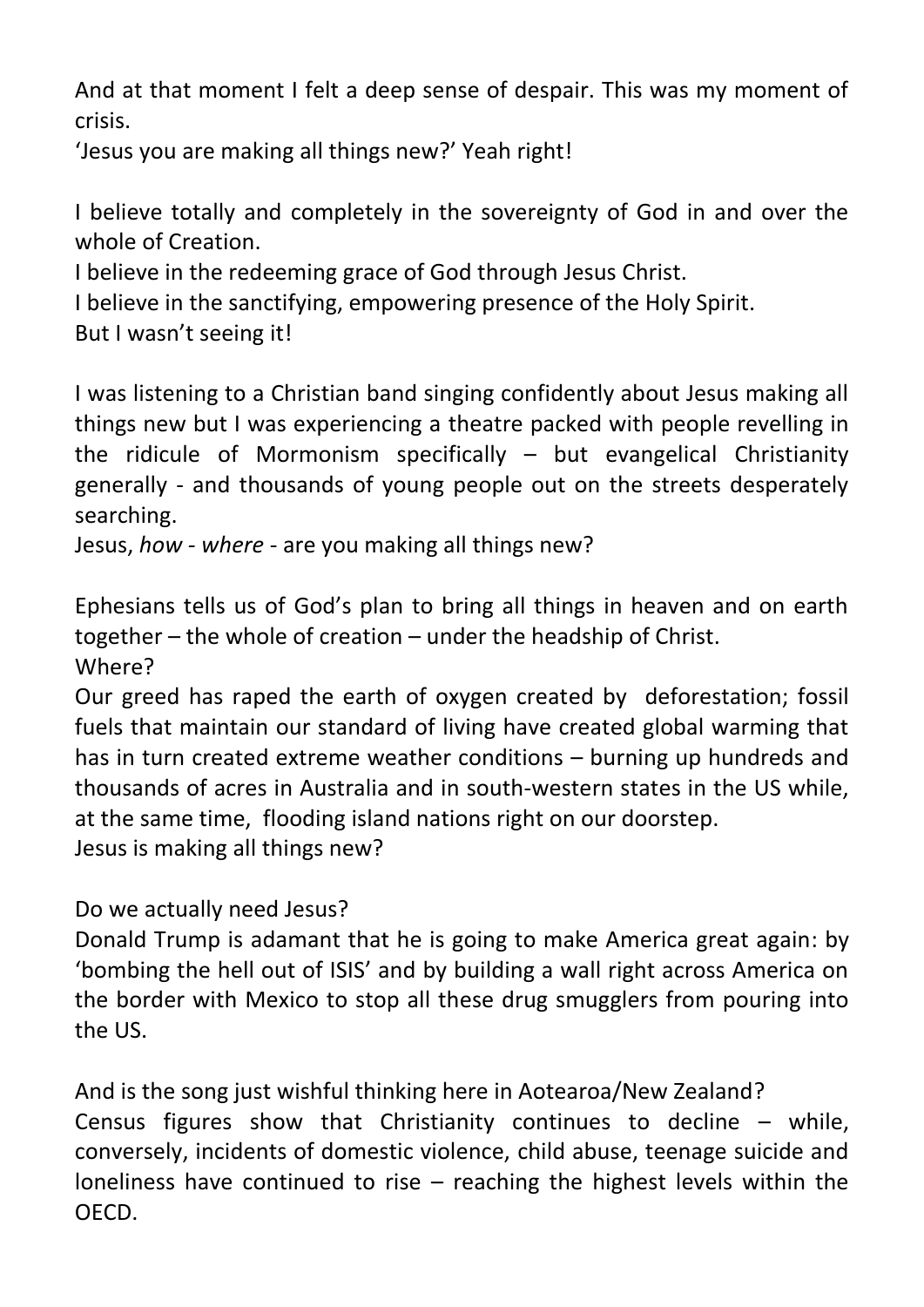Jesus is making all things new?

There seemed to be a huge credibility gap between what was being sung and the reality of what I was seeing all around me.

This was the crisis of faith that hit me in New York a few weeks ago. There is a sequel to the story that I may come back to.

But I was led to wonder whether this experience was unique to me or (in one of its many disguises) is an experience that is familiar to all those in ministry  $-$  a crisis of faith that hits us when the promises of Jesus that inspired us (and continue to inspire us) are not found in the church, let alone in the world around us.

It certainly led me to reflect on whether there is a crisis of faith that is paralysing Western Christianity which seems to have lost confidence in the power of the gospel to bring all things on heaven and earth together under the headship of Christ?

Why was it that the Church seemed so invisible and irrelevant in that New York weekend?

It certainly feels as if we have become tired - trying to swim against the tide of 21st century life and finding that we are further downstream from where we started?

I know I'm not just having a conversation with myself: as your Bishop I am very aware of those of you who share a similar story and understand the experience and the questions I have described.

I want to tease out some insights from the Gospel tonight that spoke powerfully to me as I began to process my 'New York state of mind.' Matthew's account of Jesus walking on the water offers us a vision of the radical faith into which we have been called Jesus walking on the water that give some insights into the radical faith to which we've been called.

Jesus has just fed a crowd of four thousand people and he puts the disciples into a boat home while he dismisses the crowd and then he heads further up the mountain by himself to pray.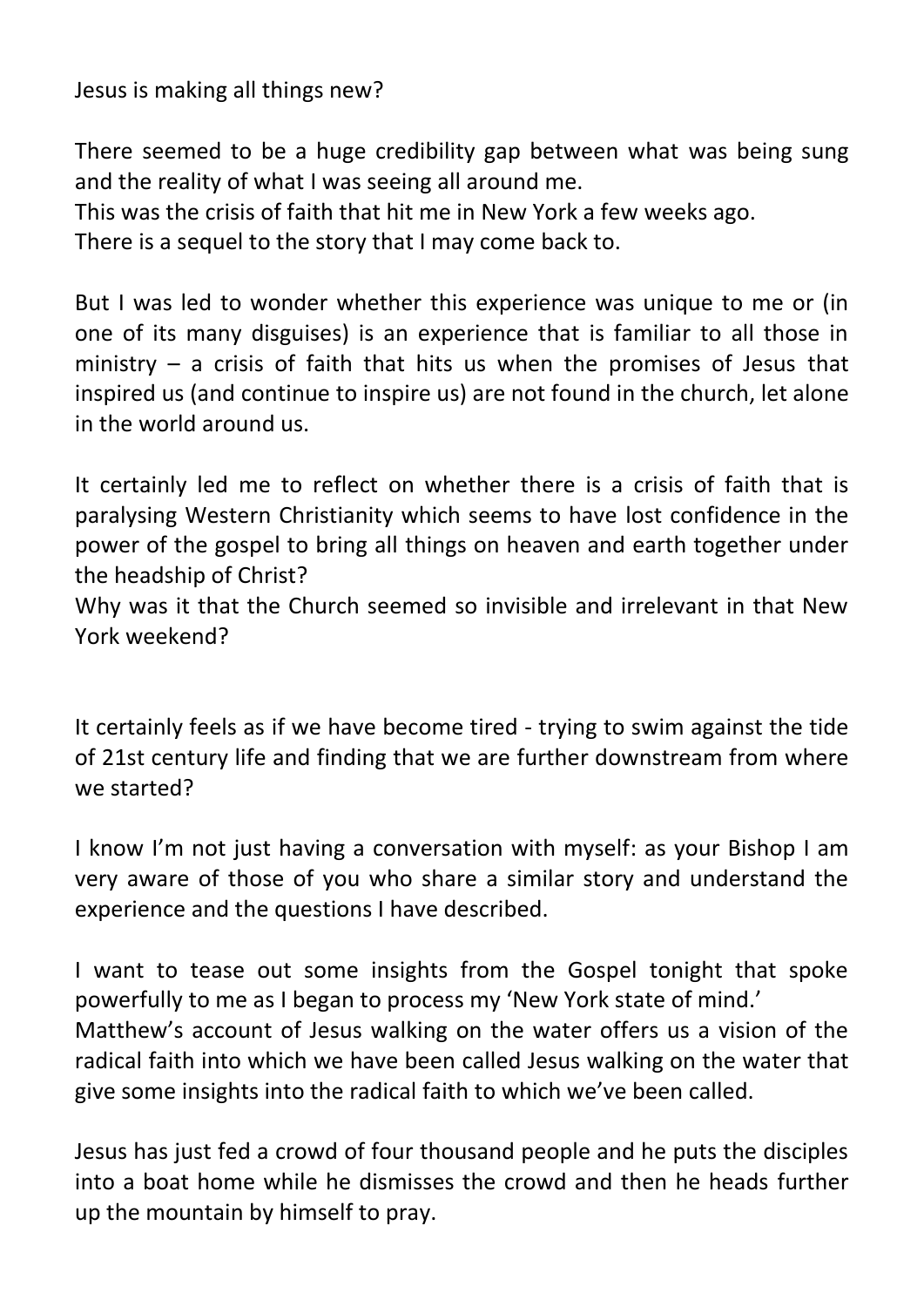Note it is Jesus who puts them into the boat and sees them off  $-$  I'll come back to this.

Evening comes and the disciples haven't made much headway on the journey – they are a considerable distance from land and really struggling against the strong wind that had come up and the waves that are buffeting the boat.

Then the next verse (and note the time frame) *'just before dawn Jesus went out to them.'*

These disciples have spent virtually the whole night struggling with the boat – by themselves!

I wonder if this is the dark night of the soul?

Is this where we find ourselves  $-$  out in the great sea of contemporary life  $$ struggling to make any headway – and trying to do it totally in our own strength?

*'Just before dawn – Jesus went out to them walking on the lake. When the disciples saw him walking on the lake, they were terrified. "It's a ghost," they said and cried out in fear.'*

One New Testament scholar who I have deep respect for is David Garland. In two of his commentaries he draws our attention to an interesting addition that is found in Mark's account of this story.

In Mark 6 we read that, *'Shortly before dawn he went out to them, walking on the lake. He was about to pass by them, but when they saw him walking on the lake, they thought he was a ghost….'*

He was about to pass by them? Was he just playing sort of game with them (as some commentators have suggested).

Garland suggests otherwise. He points out that the Greek word for 'passing by them' is *'parerchomai'* (par-er-khom-ahee) which is a technical term found in the Greek translations of the Old Testament to describe a theophany - those moments God, in all his glory, becomes visible – usually as a prelude to the call he was about to place on an individual or a people.

It is used in the passage where God puts Moses in the cleft of a rock *'while my glory passes by.'*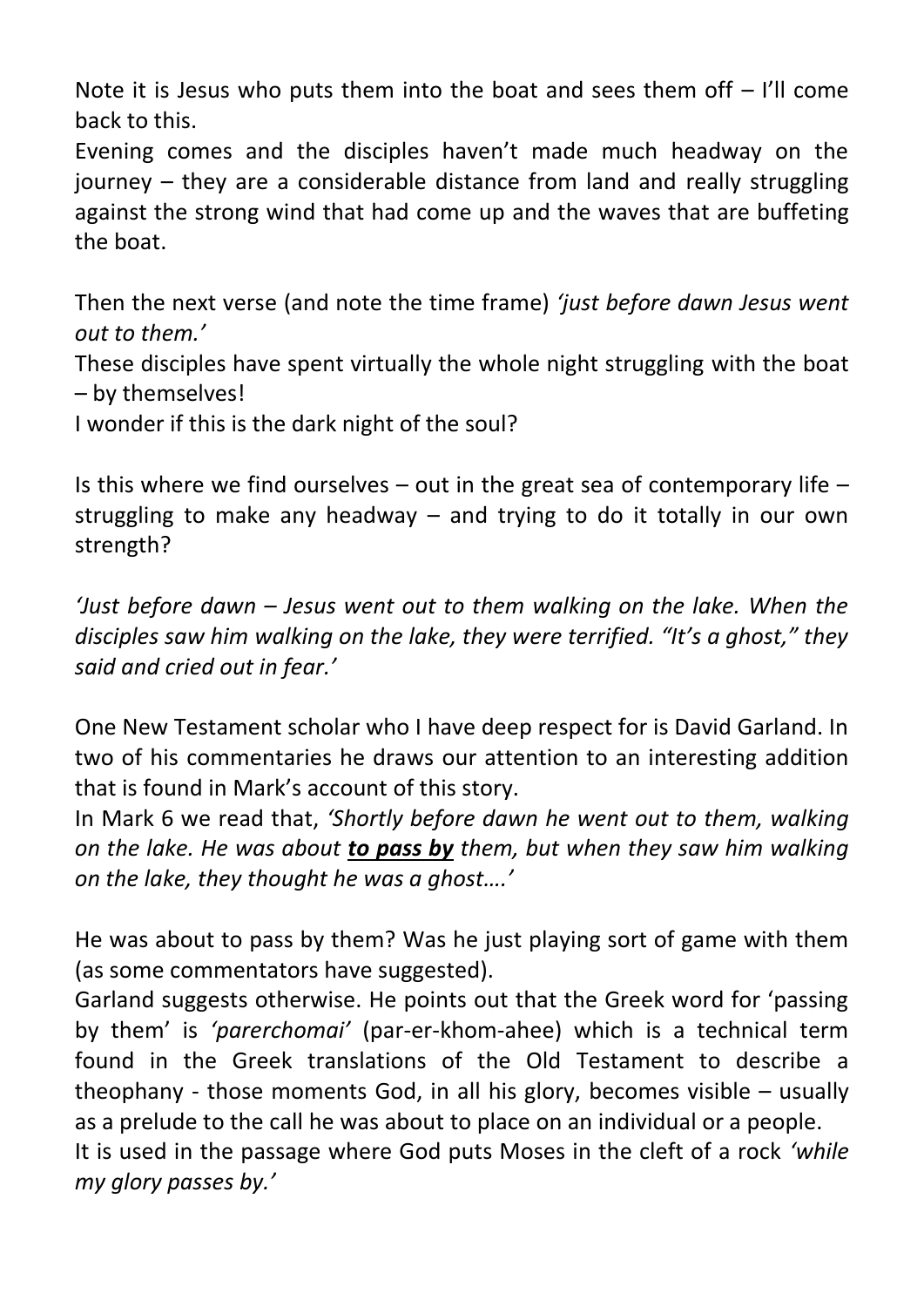It's also used when Elijah is taken up a high mountain because *'the Lord is about to pass by.'*

And it's the same term used in this passage from Mark's Gospel.

What the disciples are seeing from the boat is the full glory of God – the fullness of the divinity of Christ.

No wonder they were scared stiff. Every time that the glory of God is experienced it is accompanied by an incredible sense of awe – almost bordering on fear.

Can I just quote what Garland writes in his commentary on the passage?

*'Jesus is not pulling off a staggering visual stunt to amaze his friends. Rather the miracle attests that God himself has visited us in the flesh. This spinetingling, knee-buckling reality cannot be captured by a jaded Hollywood and may even be overlooked by modern Christians who have lost their sense of awe before the holy.'*

Radical recommitment – or radical faith begins with a radical confession. In Jesus all the fullness of God is revealed.

We sing songs about Jesus being our best friend. We speak of him as 'our companion on the journey.' We sit in our comfortable seats – or not so comfortable pews - and listen to good sermons about our good God.

But we never get down on our knees in awe of the one 'who wrought our full salvation.'

When was the last time this Synod was driven to its knees in awesome wonder at the glory of God revealed in Christ?

When was the last time we were overwhelmed by the amazing grace of God?

There's just a little bit more to this part of the story because Jesus calls out to them in their fear and says *'Take courage, It is I.'*

Jesus is using the divine name for God – It is I – or more correctly translated  $'$ I Am. $'$ 

I have spent so much time over the past year speaking on the key passage in the whole of Mark's Gospel – the question Jesus asked his disciples: 'Who do you say that I am?'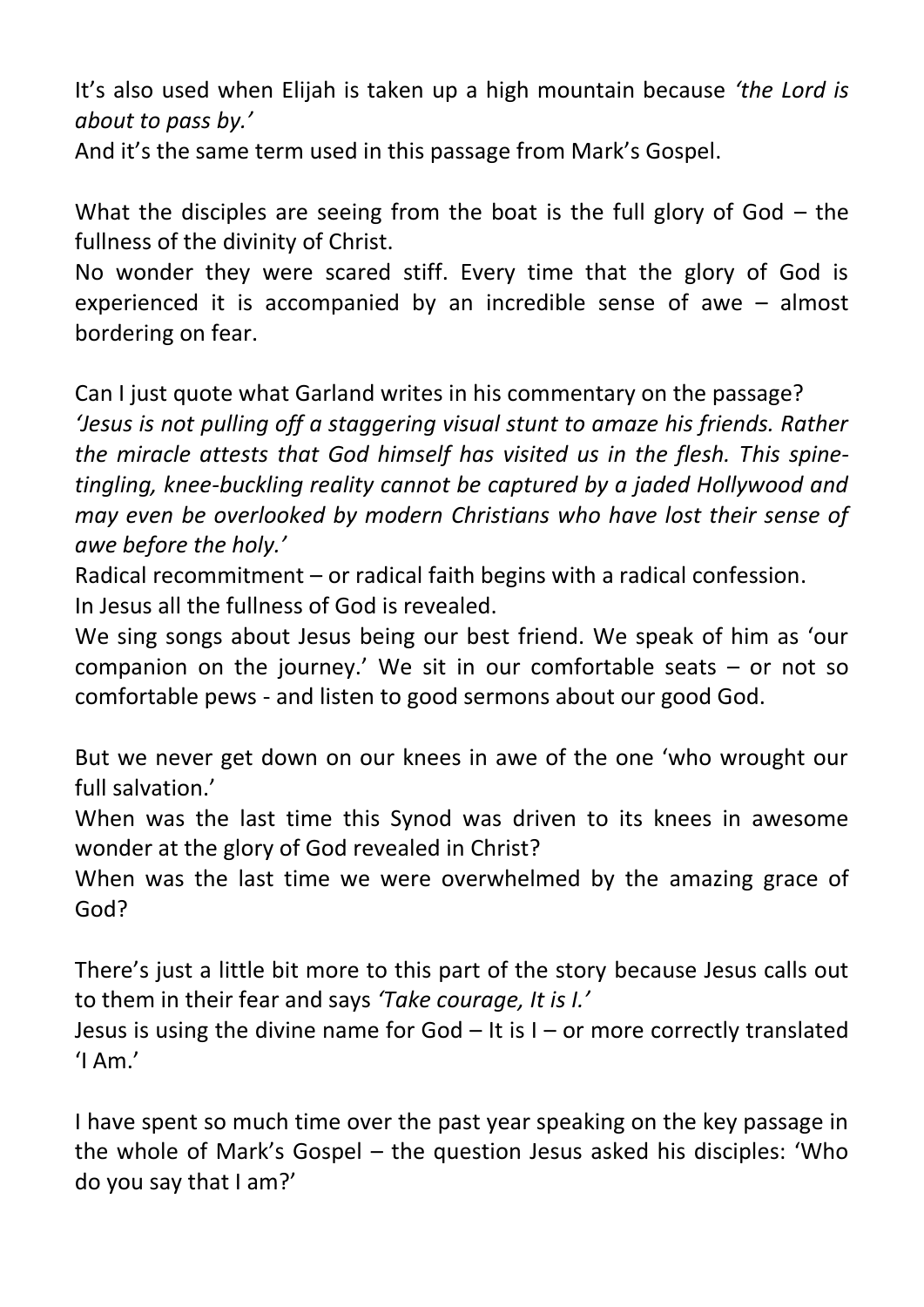Radical faith does not begin with knowing all *about* Jesus – it begins with knowing Jesus, fully human, fully divine.

Radical faith is birthed in this spine-tingling, knee-buckling reality.

Yet in so many of the gatherings within the Church Jesus is never mentioned except as the tailpiece to a prayer.

The church has domesticated Jesus  $-$  far from the picture we see of the glory of the divinity walking on the water in the middle of a storm.

No wonder we don't see things being made new.

There's no power in the Western Church's Jesus to transform anything!

Radical faith begins with a radical confession of a radical God.

Meanwhile the disciples are still in the boat. It's still very stormy conditions, and it's Peter who calls out to Jesus – Peter - always the one to respond without thinking of the consequences - "*Lord, if it is you, tell me to come to you on the water."*

Notice the doubt that is in his voice *'Lord if it is you……'*

And Jesus simply says 'come'

So Peter climbs out of the boat.

John Ortberg wrote a delightful book called 'If you want to walk on water, you've got to get out of the boat.'

This is, for the purpose of this message, the second mark of radical faith, radical discipleship – getting out of the boat and walking on water because Jesus invites us to do so: to step out of the comfortable, safe, familiar – into the unfamiliar, unknown and uncomfortable.

And to do so, leaving our security blankets behind – whatever they might be.

Remember when Jesus sent out the twelve disciples (in Matthew 10) they were told not to take any cash or credit cards. And no bag, because they were only allowed the clothes they were standing up in - and nothing for them to lean upon.

Can we understand how crazy this act of Peter's is?

In my previous Diocese we had our clergy schools in Akaroa. One year several of the younger clergy decided to go out in a dingy – right in front of the hotel we were all staying in and have a walk-on-water competition. One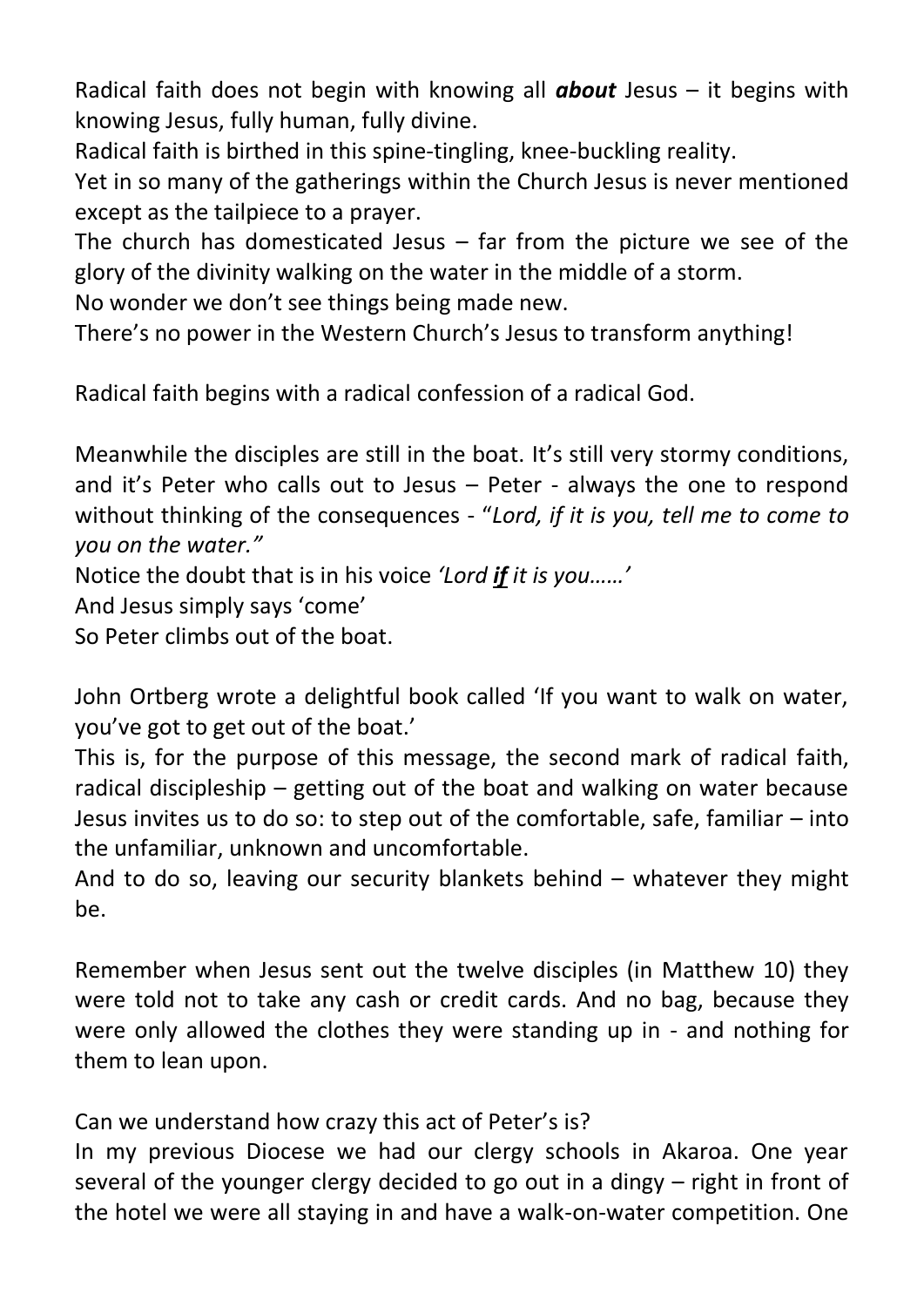by one we stepped out of the dingy – to the cheers of those older clergy standing on the shore and watching us young blokes make idiots of ourselves.

I actually won it – because I managed one and a half steps before totally going under (like all the others).

Bit of stupidity really.

And that's probably what the other disciples thought of Peter when he climbed out – but that's where Jesus was - outside the boat.

I go to so many meetings, nationally, in which I suggest a way forward and I am immediately told that we can't do that  $-$  it doesn't fit with the Anglican rules or whatever and yet I'm convinced that Jesus is outside the boat, calling us to take the risk.

Maybe he's calling you to climb out of the boat and just go and visit your neighbours making yourself known to them.

Or maybe he's calling you to pray aloud in Church because he has placed something on your heart.

What is he asking you as an individual – and you as a Church, to step out of the boat and do – because that's where He is?

It may be that this Diocese is going to be asked to get out of the boat!

Radical discipleship involves radical discomfort – to be a water-walker: but it also implies radical trust.

As long as Peter kept his eyes on Jesus once he climbed out of the boat he was walking over the waves. As soon as he took his eyes off Jesus and looked down at the waves, he began to sink.

Many Anglicans will never experience that sinking feeling because the boat is too comfortable and safe – particularly in a storm.

So nothing ever changes.

The sinking is part of the journey.

So Peter looks at the waves and begins to sink and he cries out – 'Lord, *if it's you* please save me' – no he certainly doesn't. What we get is a yell of terror *'Lord, save me!'* – no 'ifs and buts' now....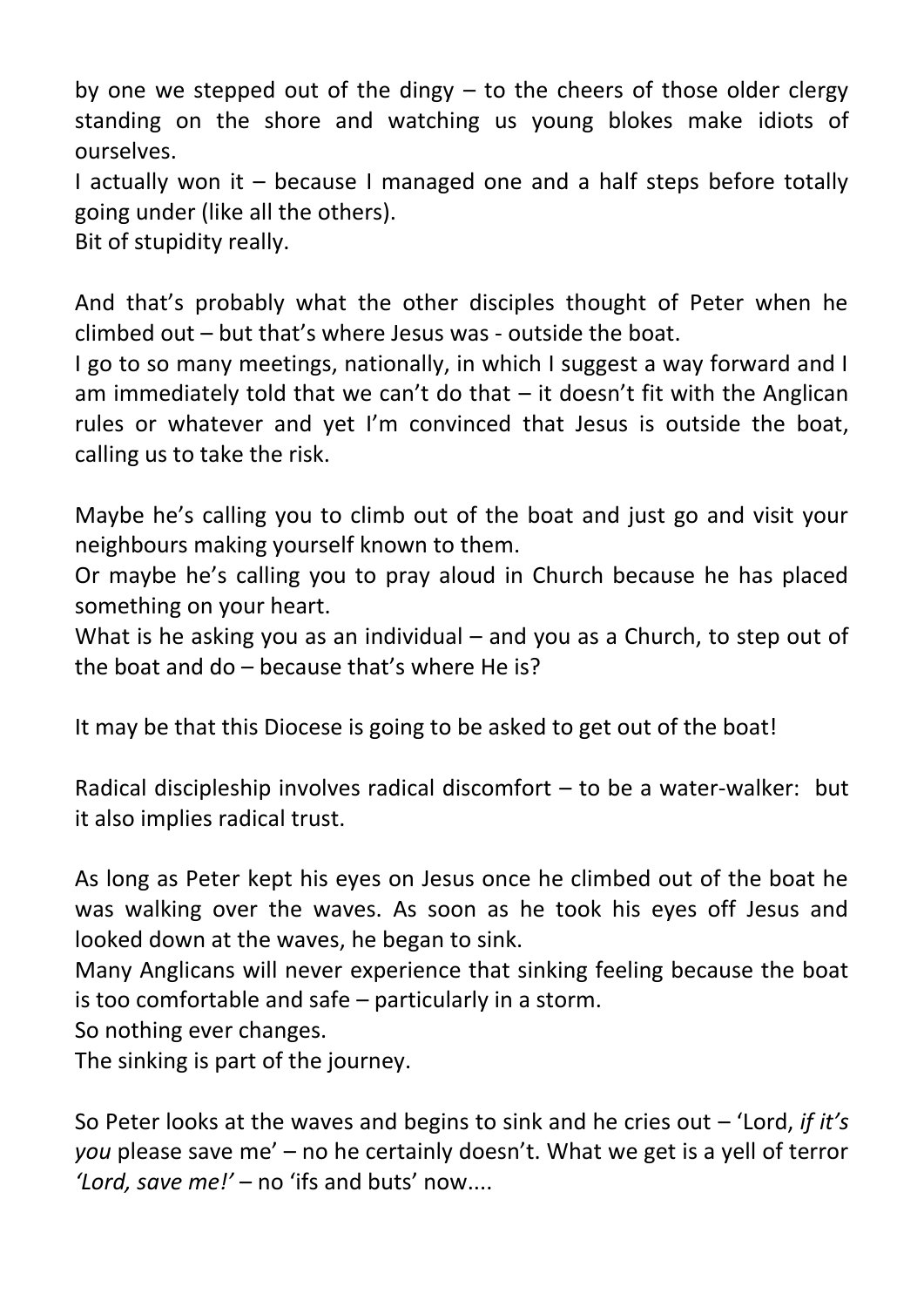Jesus reaches out his hand and catches him before he goes under and takes him back to the boat and as they climb in to the boat the wind calms right down.

And this is one of the paradoxes of the story. Jesus invited Peter to come to him *out* of the boat. But he saved him *into* the boat.

We're not called to jump ship.

Remember right back at the very beginning of the passage, *'Jesus made the disciples get into the boat and go ahead of him'* The boat was Jesus' idea.

It was the same boat – but something had changed within the boat due to the presence of Jesus.

Instead of a bunch of tired disciples fighting against the wind they were now (if you look at the last verse) a group worshipping together in the presence of Jesus.

Radical faith is the call to radical community  $-$  one that is founded upon its worship of Jesus – powerfully present.

It is a community where fellowship means more than a cup of tea following the Sunday service.

Young people in particular are passionate about this – I hope some of you might remember their presentation Synod before last. They don't want pseudo-community – they want to worship with a group whom they do life with; the Body of Christ where we can be honest in our fears and our loneliness and discover a freedom in Christ through them; a welcoming community that cares for the most vulnerable; a community that respects our differences and our doubts and believes and practices the power of prayer.

And this may be a challenge to  $21<sup>st</sup>$  century Anglicanism that seems entrenched in its comfortable once-a-week formality.

It's challenging but it's life-giving.

It's the faith that we have been called into.

A radical faith in a radical God: radical discipleship and radical community.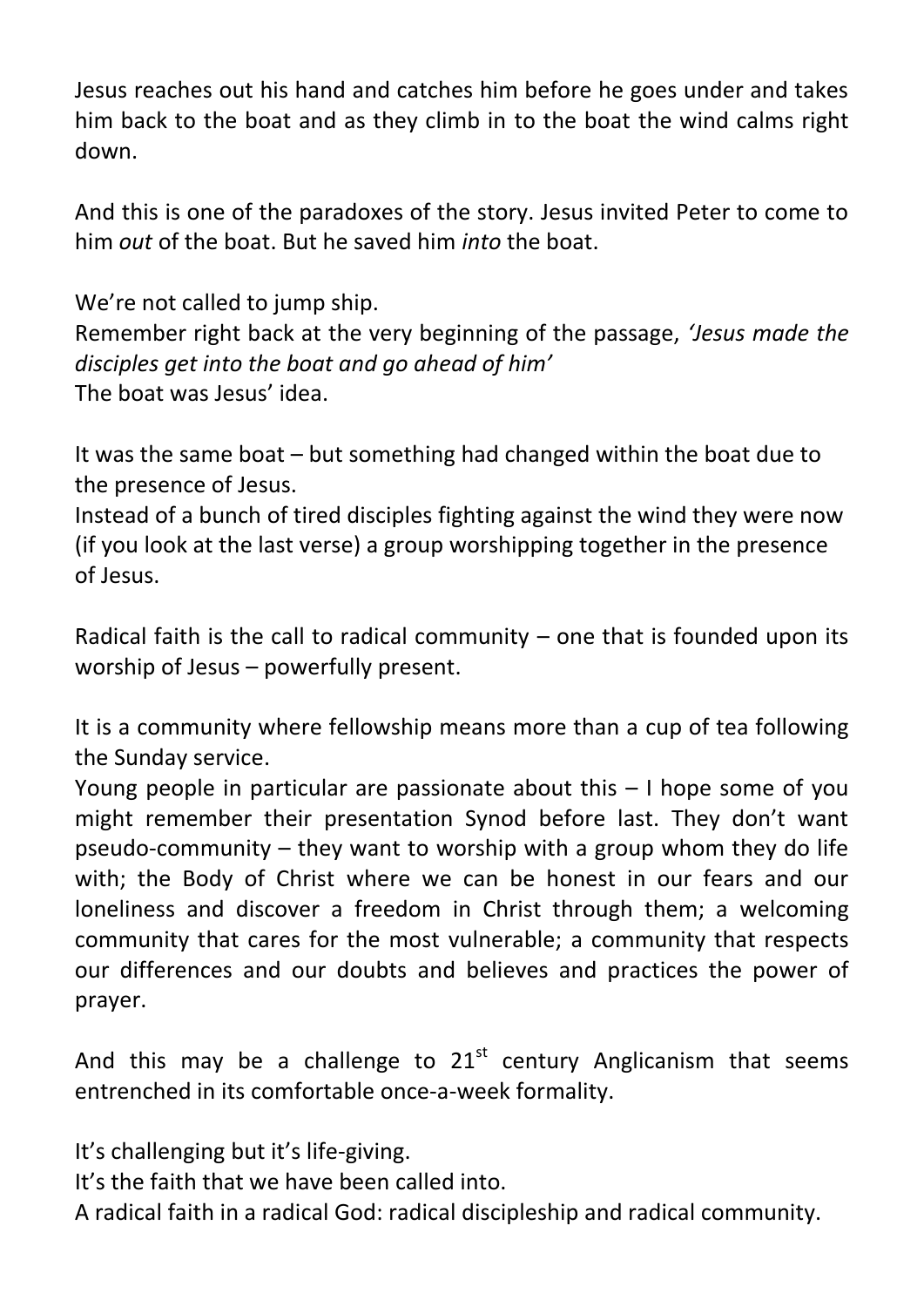And watch Jesus make all things new!

Sequel to New York experience.

So I had a crisis of faith in New York.

That very same morning I had managed to make contact with an ex-pupil of mine from my days as Head of Music at St Bede's College.

David Butler was one of several very musical students I taught during those years.

He won the concerto competition in New Zealand in 1978 and went on to complete a doctorate in Music in San Francisco and became Professor of the Piano at the Julliard School of Music in New York.

He is now Associate Professor at the Boyer College of Music and Dance in Philadelphia.

Hilary and I had become very close to David during those years at St Bedes – he came and joined the St Barnabas choir with us.

But I hadn't seen him for forty years.

It was a lovely reunion and as the three of us wandered around the famous Frick Art gallery that afternoon, David looked at me and asked 'Richard, are you saved?'

In my moment of deep crisis  $-$  a pupil from way back asked me if I was saved!

It was as though I had been in that boat in that storm and here was Jesus passing by me in David's question.

I answered him with all honesty 'Yes David, I am saved and I am being saved.'

And then his second question, 'Do you believe in all the fullness of who Jesus is.'

And the scales fell from my eyes in that moment.

Walking out of that theatre – walking through Time Square, I had looked down at the waves and felt myself sinking into a deep despair.

I had taken my eyes off Jesus – I certainly failed to see all the glory of God revealed in the Son. I had domesticated Jesus. And I couldn't see the transforming work that he was doing one life at a time because I was trying to view it from the safety of the boat.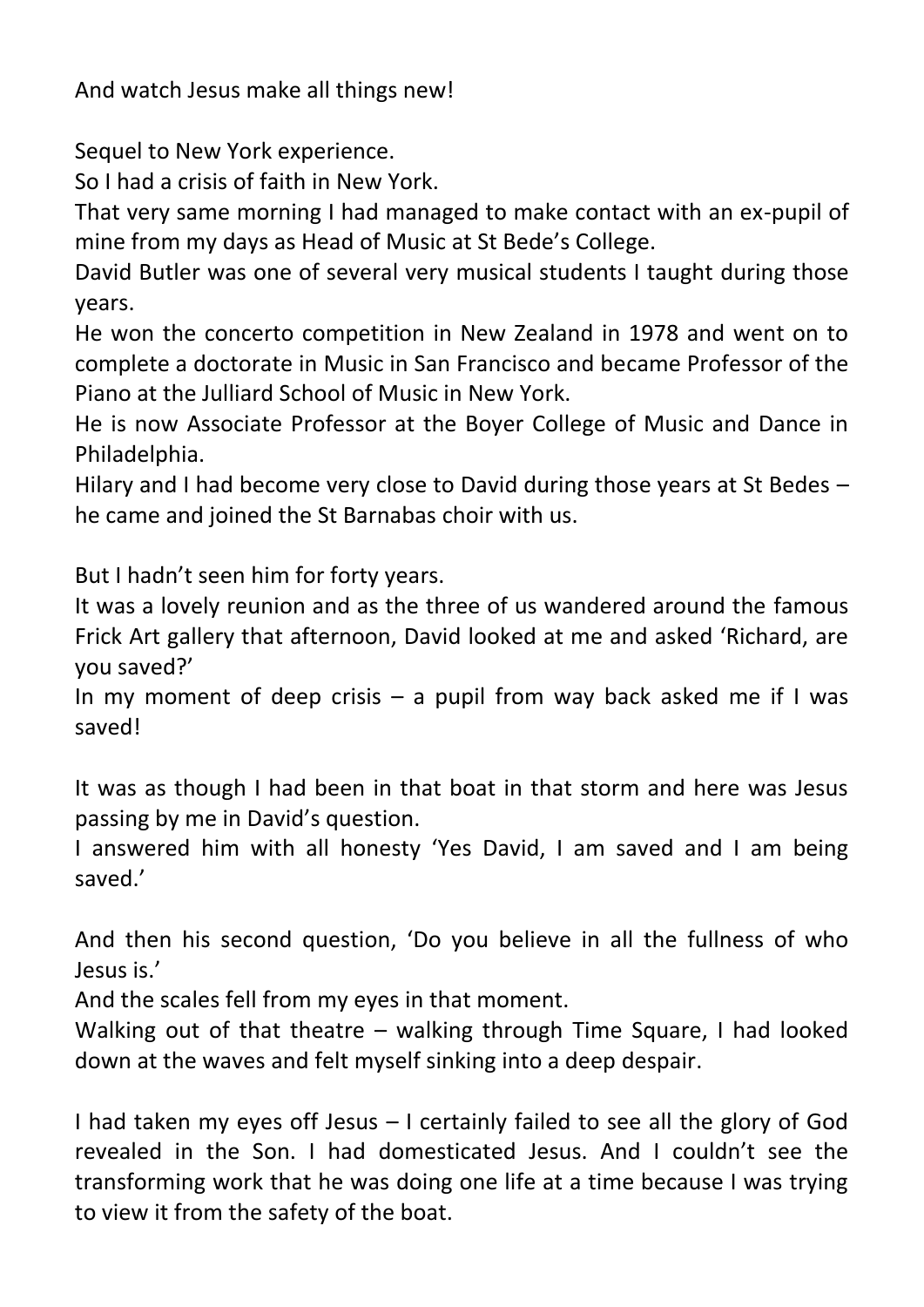I was frustrated at the inability of people to get out of the boat and take the risk of following where Jesus is leading. And paradoxically I had lost vision of a boat transformed through the presence of Jesus and the worship his followers.

In the midst of my crisis of faith, an ex-pupil from forty years ago was placed in my path and lifted my eyes up from the waves.

We as a Diocese have a unique identity. I invite this Synod to reaffirm that identity that is found in Christ alone.

To commit ourselves to the radical confession of faith in Christ – to radical discipleship that is prepared to get out of the boat and walk on water – and to radical community as the Body of Christ.

And may God bless us as we make this commitment together.

Amen

+Richard August 2016.